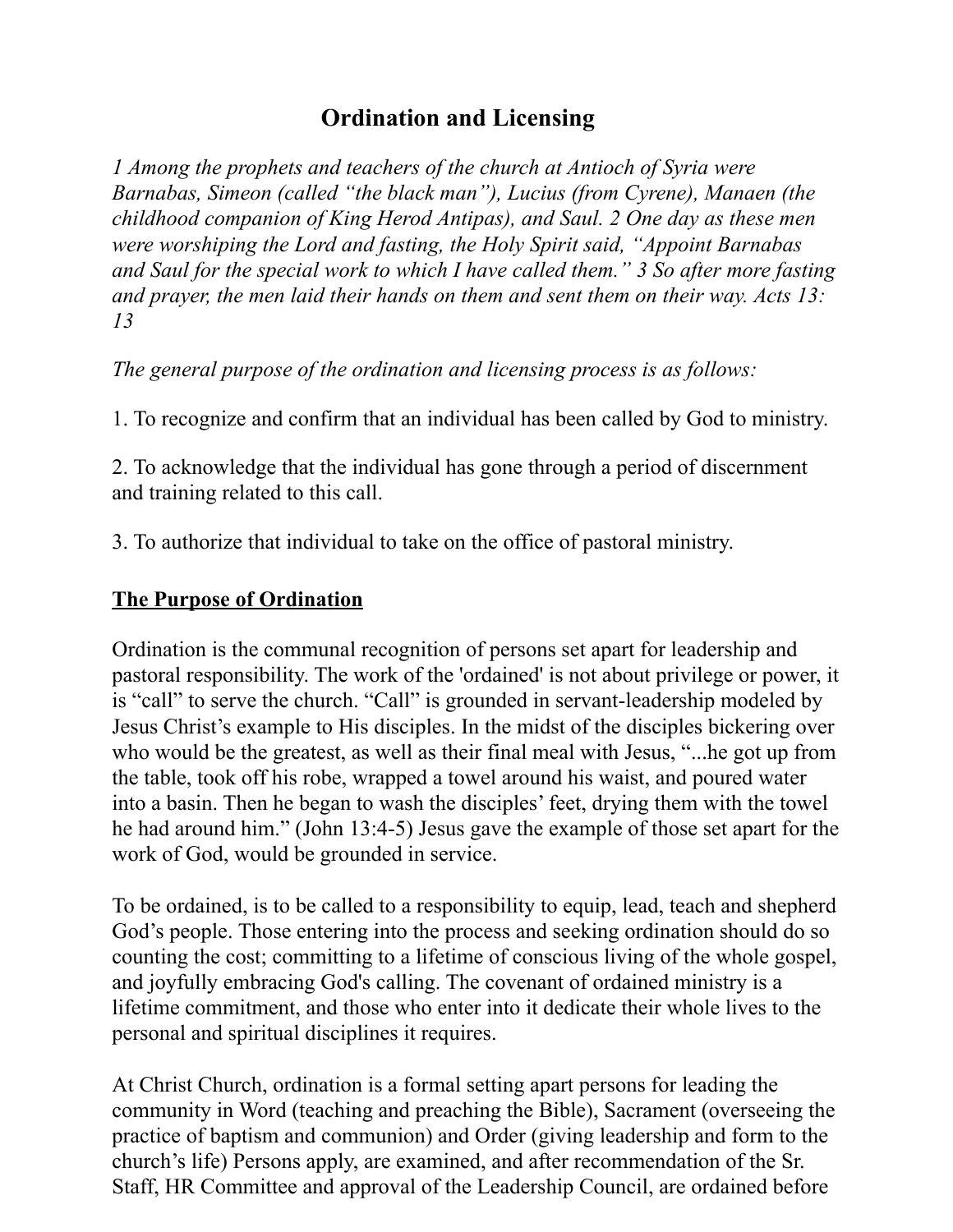the community of faith.

Complete education, experience and examination requirements are included below, and application documents included in appendix III. The Leadership Council reserves the right to grant waivers for qualifications for justified special circumstances.

## **Ordination**

The Leadership Council may ordain a person as a minister of the Gospel after first examining the applicant's background, moral and religious character, previous education, and ministry experience. Those who are ordained have responsibility for teaching, preaching, weddings, funerals, sacraments as well as oversight of other ministry staff including Licensed Pastors, as assigned. Final determination regarding qualification for ordination shall belong to the Leadership Council. Those ordained by Christ Church shall have their credentials and standing *reviewed* annually, by the Leadership Council for continuation or discontinuation at Christ Church. Ordination is considered a lifelong designation and responsibility. The ordination process is for individuals on the Christ Church staff that have a missional role for serving in a pastoral context. Exceptions may be made in unusual circumstances.

## **The Purpose of Licensing**

There may be those who do not feel called to pursue the educational requirements of ordination but feel called to additional ministry responsibility. For these persons there is a licensing process. The licensing process is for individuals on the Christ Church staff that have a missional role for serving in a pastoral context.

## **Licensing**

The Leadership Council may license a person as a minister of the Gospel with responsibilities to lead in weddings, funerals, administer the sacraments, preach and teach and other duties as determined by the Sr. Staff. Those licensed for ministry serve under the supervision of an ordained pastor as assigned by Sr. Staff. Licenses are issued on a calendar year basis, *renewed* annually upon satisfactory review and approval by the Leadership Council, and contingent on continued employment at Christ Church.

## **Sr. Pastor and Associate Pastor(s)**

The Sr. Pastor and Associate Pastor(s) at Christ Church shall be ordained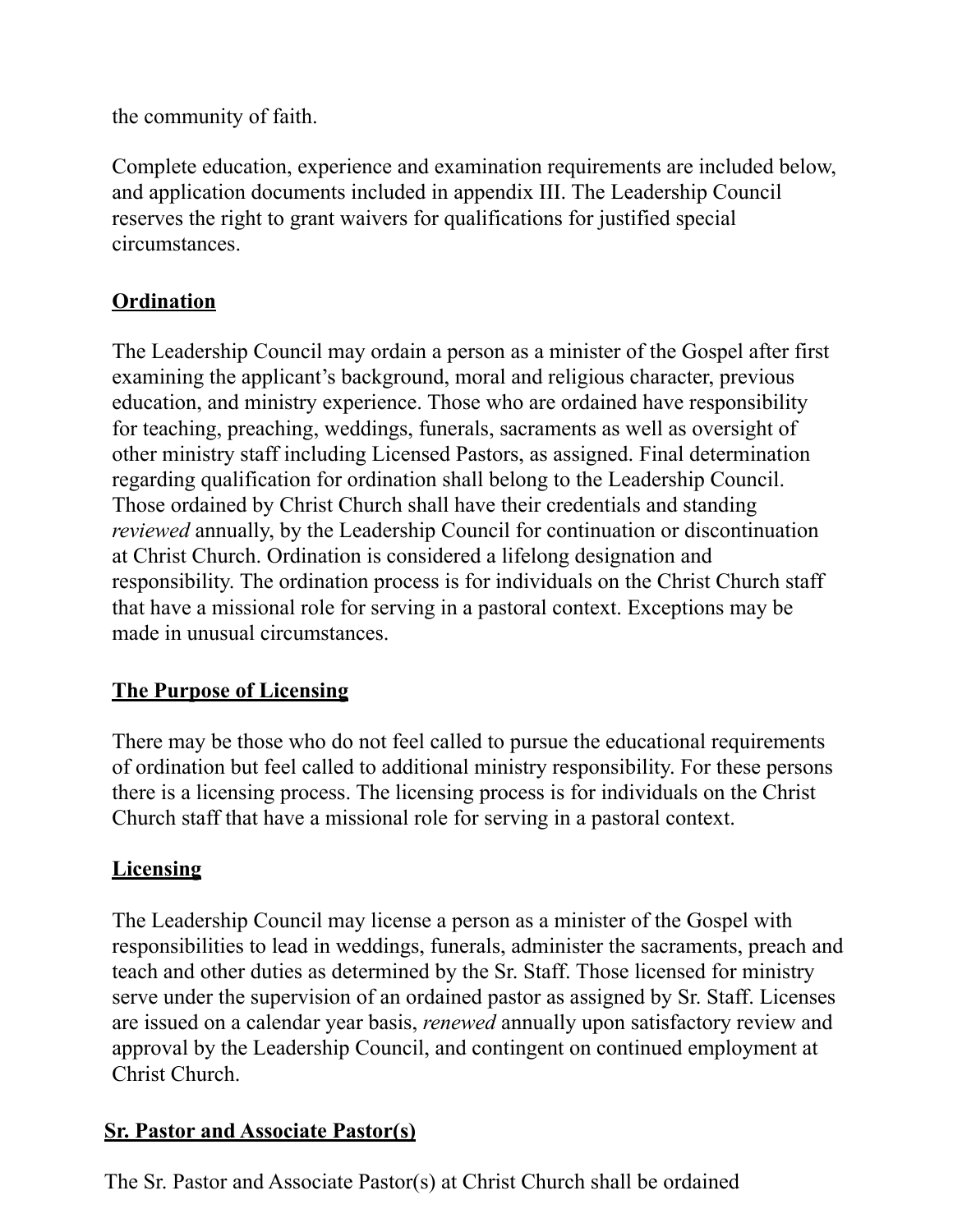ministers of the Gospel. Other staff and ministry positions can be filled with people who may or may not be either licensed or ordained.

#### **Ordination and Licensing Process**

**1. Experience:** Applicants must have 2 years' experience in ministry at Christ Church and be on staff.

**2. Request Application**: The applicant will request the required information packet that includes education, experience and examination requirements for ordination and licensing. See Appendix III.

**3. Mentor Process:** The applicate will complete a one-year spiritual formation discipleship process with an assigned Pastoral mentor.

**4. Psychological Evaluation**: A psychological evaluation of the applicant is required by an approved agency.

**5. Submit Application:** The applicant will finish the ordination/ licensing application and the required theological questions.

**6. Interview**: All applicants seeking ordination and licensing shall participate in a three-step interview process. First, there will be a "Character" interview with the Sr. Staff. The interview shall explore call to ministry, theological beliefs, and gifts for ministry both displayed and affirmed by others in the congregation. Next, there will be a "Competence" interview with the HR committee. Finally, there will be a "Chemistry" interview with those who work or will work most closely with the applicant.

Applicants must complete educational requirements, the one-year discipleship process, a psychological evaluation and theological statements prior to interviewing. Upon completion of these requirements, recommendation by the Senior Staff, HR Committee and approval by the Leadership Council, the minister shall be ordained or licensed accordingly by the Sr. Pastor of Christ Church in the presence of the congregation.

*A person's application shall be either approved or denied within thirty (30) days of the completion of all requirements. Those applicants who are approved shall receive a certificate of ordination or licensing at an ordination/licensing worship service. The title of "Reverend" is reserved for the ordained. The title of "Pastor" is for those licensed.*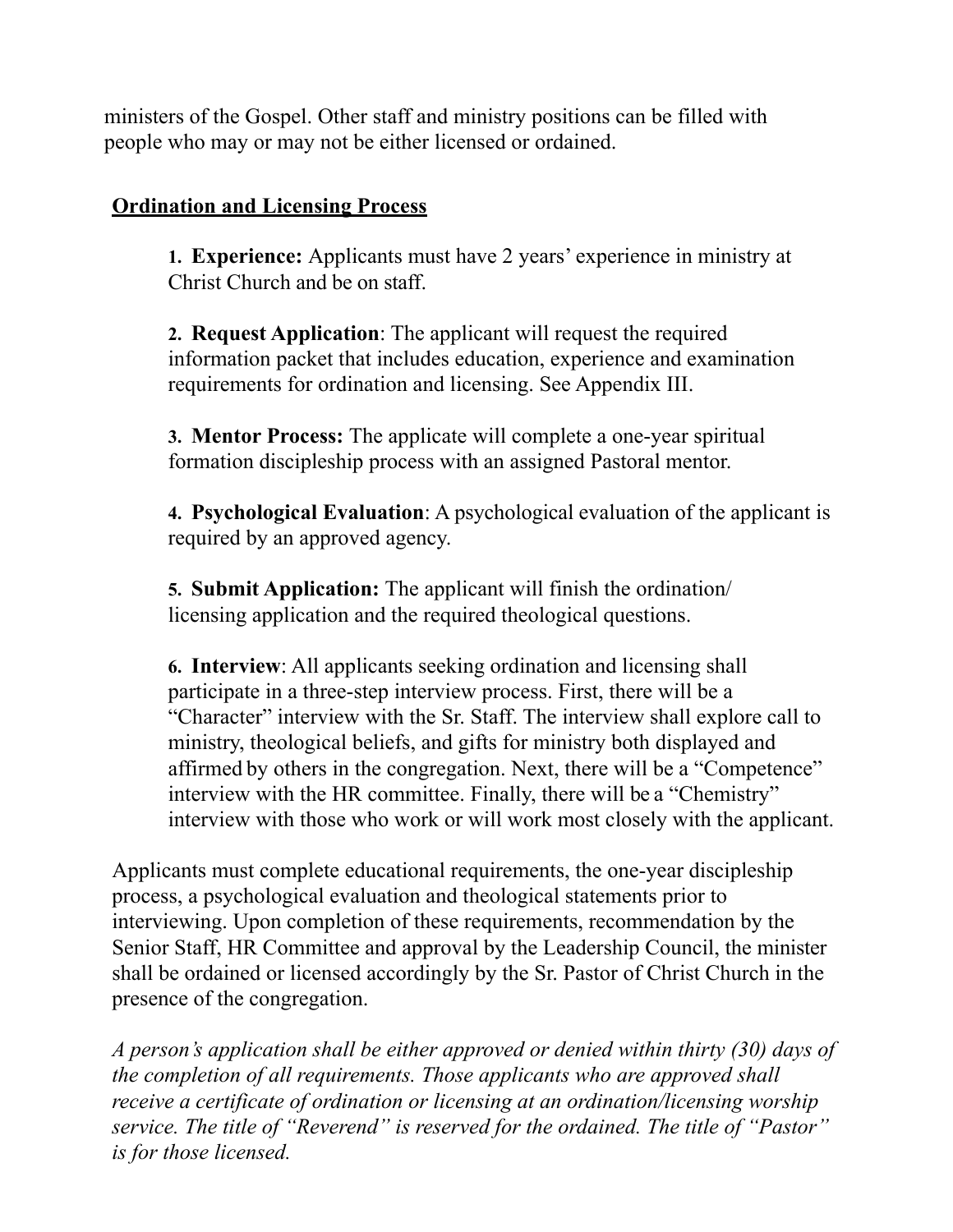## **Appendix I**

#### **Ordination Requirements**

- **1.** Have two years ministry experience at Christ Church.
- **2.** Applicants must be on the Christ Church Staff.
- **3.** Bachelor's Degree from accredited and approved College/University.
- **4.** Complete Educational Requirements (Minimum Standards post Bachelor's Degree).
	- a. Completion of an approved theological degree from a seminary accredited by the Association of Theological Schools.
	- b. Completion of one approved continuing education event/experience annually.

**5.** Read and assent to Christ Church Faith and Practice as the guide and authority for ordained and licensed ministry.

**6.** Completion of a one-year Discipleship Process with assigned Pastoral mentor.

**7.** Psychological Evaluation.

**8.** Complete written answers of Theological Questions.

**9.** Be recommended by a Christ Church Ordained Pastor with endorsing signature on the Ordination Application.

**10.**Interview with the Sr. Staff, HR Committee, and with current team members with whom the applicant works most closely. (Look at this process).

**11.** The Leadership Council reserves the right to grant waivers for qualifications for justified special circumstances upon recommendation of the ordained pastors and HR Committee.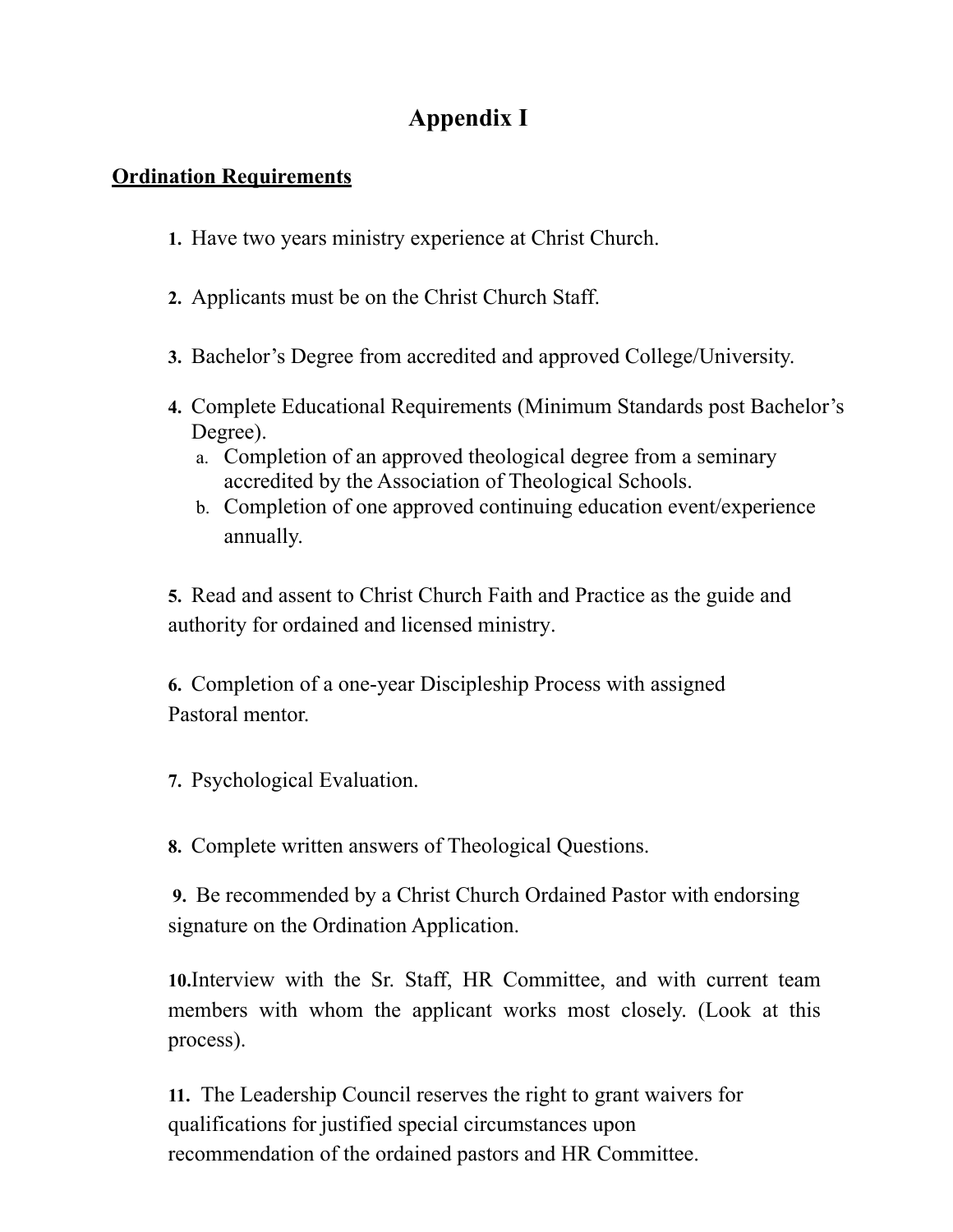## **Appendix II**

#### **Licensing Requirements**

**1.** Have two years ministry experience at Christ Church.

**2.** Applicant must be on the Christ Church staff.

**3.** Read and assent to Christ Church Faith and Practice as the guide and authority for ordained and licensed ministry within Christ Church.

- **4.** Complete Educational Requirements
	- a. Completion of one approved continuing education event/experience annually.
- **5.** Completion of a one-year Discipleship Process with assigned Pastoral mentor.
- **6.** Psychological Evaluation.
- **7.** Complete written answers of Theological Questions.

**8.** Be recommended by an ordained pastor with endorsing signature on the Licensing Application.

**9.** Interview with the Sr. Staff, HR Committee, and with current team members with whom the applicant works most closely.

**10.**The Leadership Council reserves the right to grant waivers for qualifications for justified special circumstances upon recommendation of the ordained pastors and HR Committee.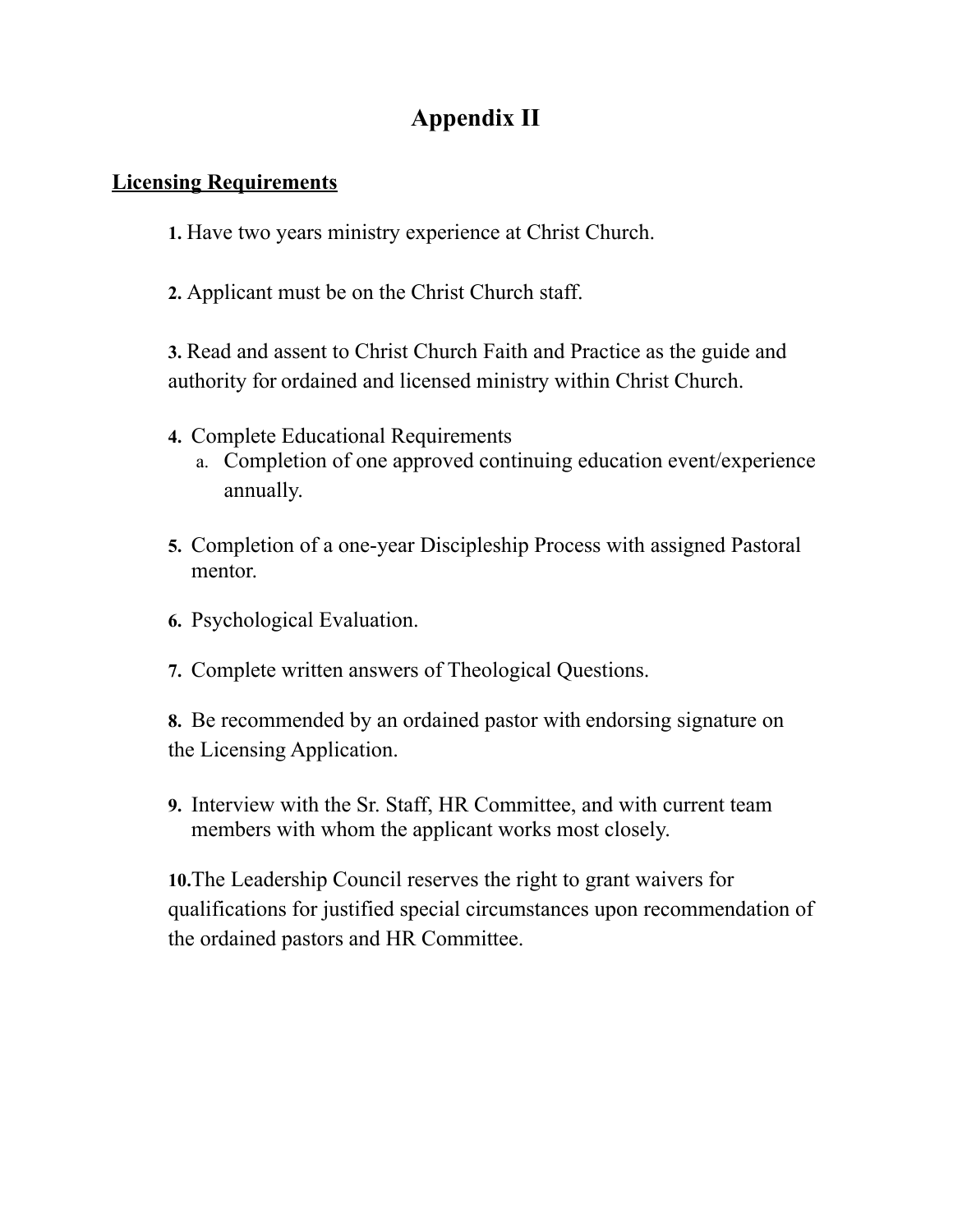# **Appendix III Christ Church Application for Ordained/ Licensed Ministry**

| Ministry Role: New York: New York: New York: New York: New York: New York: New York: New York: New York: New York: New York: New York: New York: New York: New York: New York: New York: New York: New York: New York: New Yor |
|--------------------------------------------------------------------------------------------------------------------------------------------------------------------------------------------------------------------------------|
| Applying for: Licensing Ordination                                                                                                                                                                                             |
| Education:                                                                                                                                                                                                                     |
| $\cdot$ Degree(s) Earned                                                                                                                                                                                                       |
| Please Provide Transcripts of Degree Programs after High School                                                                                                                                                                |
| Years of Experience in Ministry and Place(s) of Service:                                                                                                                                                                       |
|                                                                                                                                                                                                                                |

*The following responses are to be typed in Double Spaced, 12pt. font, Times New Roman.* 

**Please describe your call to ministry. Include your understanding of your gifts for ministry.** (*Ordination requirement:* 25 pages. *License requirement:* 1-3 *page(s).)*

**Answer the following questions on separate paper and attach to this application.** (*Ordination requirement: 710 pages. License requirement: 3-5 pages)*

**1.** Theology:

- What is the nature and character of the Trinity?
- What is the nature of Christ? Why is it important that Jesus Christ is both fully human and fully divine?